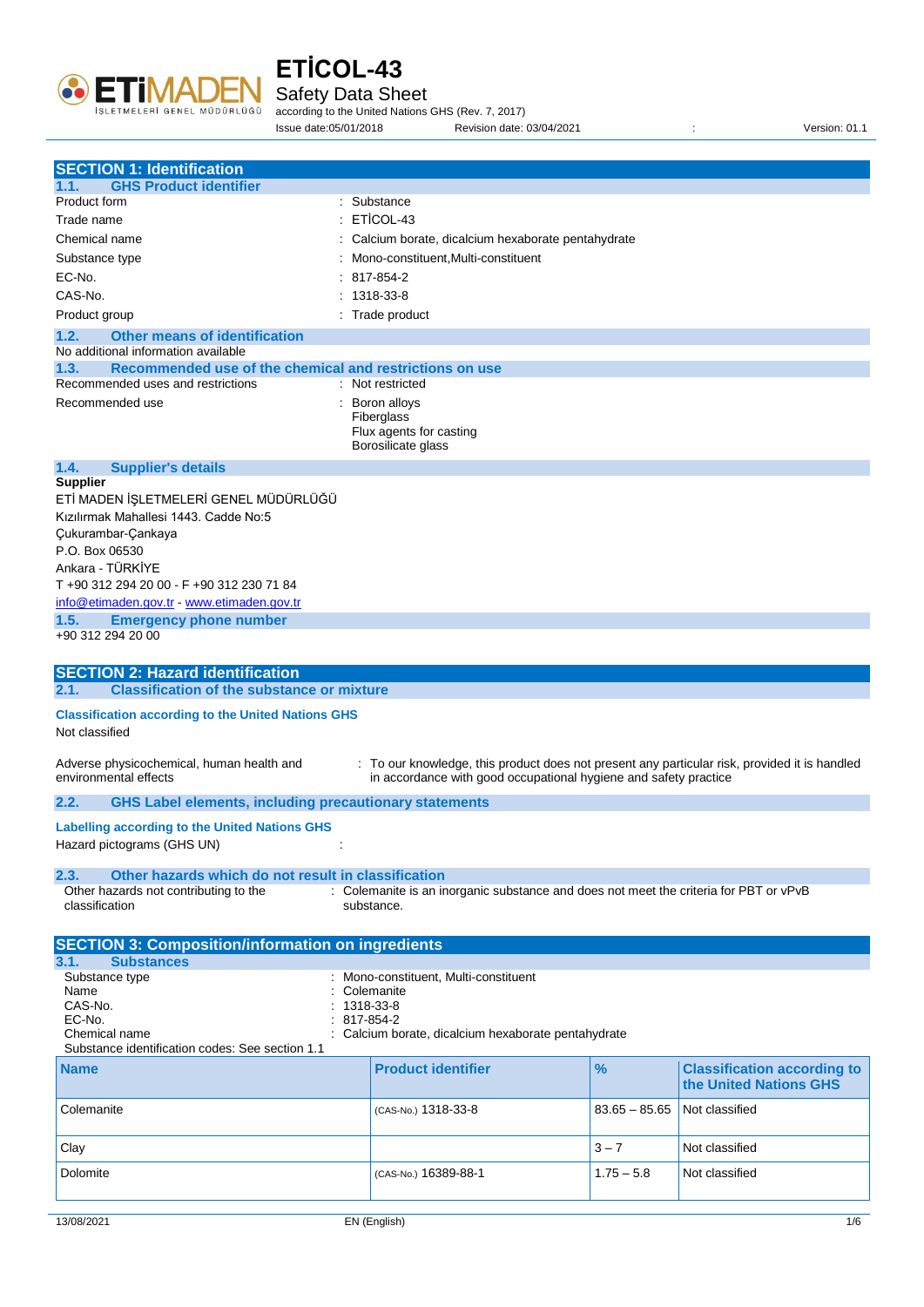**3.2. Mixtures** Not applicable

### Safety Data Sheet

according to the United Nations GHS (Rev. 7, 2017)

| $\ddotsc$<br>. 0e<br>. | 000<br>.<br><br>NG<br><br>w. | $\sim$ $\sim$<br>U<br>$\overline{\phantom{a}}$<br>. .<br>$ -$<br>$\sim$ | $\sim$ 44 $\sim$<br>sifiec<br>N<br>$\sim$ $\sim$ |
|------------------------|------------------------------|-------------------------------------------------------------------------|--------------------------------------------------|
|------------------------|------------------------------|-------------------------------------------------------------------------|--------------------------------------------------|

| <b>SECTION 4: First-aid measures</b>                                                              |                                                                                                                                             |
|---------------------------------------------------------------------------------------------------|---------------------------------------------------------------------------------------------------------------------------------------------|
| <b>Description of necessary first-aid measures</b><br>4.1.                                        |                                                                                                                                             |
| First-aid measures after inhalation                                                               | : Remove person to fresh air and keep comfortable for breathing.                                                                            |
| First-aid measures after skin contact                                                             | : Wash skin with plenty of water.                                                                                                           |
| First-aid measures after eye contact                                                              | : Rinse eyes with water as a precaution.                                                                                                    |
| First-aid measures after ingestion                                                                | : Call a poison center or a doctor if you feel unwell.                                                                                      |
| 4.2.<br>Most important symptoms/effects, acute and delayed<br>No additional information available |                                                                                                                                             |
| 4.3.                                                                                              | Indication of immediate medical attention and special treatment needed, if necessary                                                        |
| Treat symptomatically.                                                                            |                                                                                                                                             |
|                                                                                                   |                                                                                                                                             |
| <b>SECTION 5: Fire-fighting measures</b>                                                          |                                                                                                                                             |
| <b>Suitable extinguishing media</b><br>5.1.                                                       |                                                                                                                                             |
| Suitable extinguishing media                                                                      | : Water spray. Dry powder. Foam.                                                                                                            |
| 5.2.<br>Specific hazards arising from the chemical                                                |                                                                                                                                             |
| Hazardous decomposition products in case of fire : Toxic fumes may be released.                   |                                                                                                                                             |
| <b>Special protective actions for fire-fighters</b><br>5.3.                                       |                                                                                                                                             |
| Protection during firefighting                                                                    | : Do not attempt to take action without suitable protective equipment. Self-contained breathing<br>apparatus. Complete protective clothing. |
|                                                                                                   |                                                                                                                                             |
| <b>SECTION 6: Accidental release measures</b>                                                     |                                                                                                                                             |
| 6.1.                                                                                              | Personal precautions, protective equipment and emergency procedures                                                                         |
|                                                                                                   |                                                                                                                                             |
| 6.1.1.<br>For non-emergency personnel                                                             |                                                                                                                                             |
| <b>Emergency procedures</b>                                                                       | : Ventilate spillage area.                                                                                                                  |
| 6.1.2.<br>For emergency responders                                                                |                                                                                                                                             |
| Protective equipment                                                                              | Do not attempt to take action without suitable protective equipment. For further information                                                |
|                                                                                                   | refer to section 8: "Exposure controls/personal protection".                                                                                |
| 6.2.<br><b>Environmental precautions</b>                                                          |                                                                                                                                             |
| Avoid release to the environment.                                                                 |                                                                                                                                             |
| 6.3.<br>Methods and materials for containment and cleaning up                                     |                                                                                                                                             |
| Methods for cleaning up                                                                           | : Mechanically recover the product.                                                                                                         |
| Other information                                                                                 | : Dispose of materials or solid residues at an authorized site.                                                                             |
|                                                                                                   |                                                                                                                                             |
| <b>SECTION 7: Handling and storage</b>                                                            |                                                                                                                                             |
| <b>Precautions for safe handling</b><br>7.1.                                                      |                                                                                                                                             |
| Precautions for safe handling                                                                     | : Ensure good ventilation of the work station. Wear personal protective equipment.                                                          |
| Hygiene measures                                                                                  | Do not eat, drink or smoke when using this product. Always wash hands after handling the                                                    |
|                                                                                                   | product.                                                                                                                                    |
| <b>Conditions for safe storage, including any incompatibilities</b><br>7.2.                       |                                                                                                                                             |
| Storage conditions                                                                                | : Store in a well-ventilated place. Keep cool.                                                                                              |

|                                     | <b>SECTION 8: Exposure controls/personal protection</b> |                                                                             |
|-------------------------------------|---------------------------------------------------------|-----------------------------------------------------------------------------|
| 8.1.                                | <b>Control parameters</b>                               |                                                                             |
| No additional information available |                                                         |                                                                             |
| 8.2.                                |                                                         |                                                                             |
|                                     | <b>Appropriate engineering controls</b>                 |                                                                             |
| Appropriate engineering controls    |                                                         | : Ensure good ventilation of the work station.                              |
| Environmental exposure controls     |                                                         | : Avoid release to the environment.                                         |
| 8.3.                                |                                                         | Individual protection measures, such as personal protective equipment (PPE) |
| Hand protection                     |                                                         | : Protective gloves                                                         |
| Eye protection                      |                                                         | : Safety glasses                                                            |
| Skin and body protection            |                                                         | Wear suitable protective clothing                                           |
| Respiratory protection              |                                                         | : In case of insufficient ventilation, wear suitable respiratory equipment  |
|                                     |                                                         |                                                                             |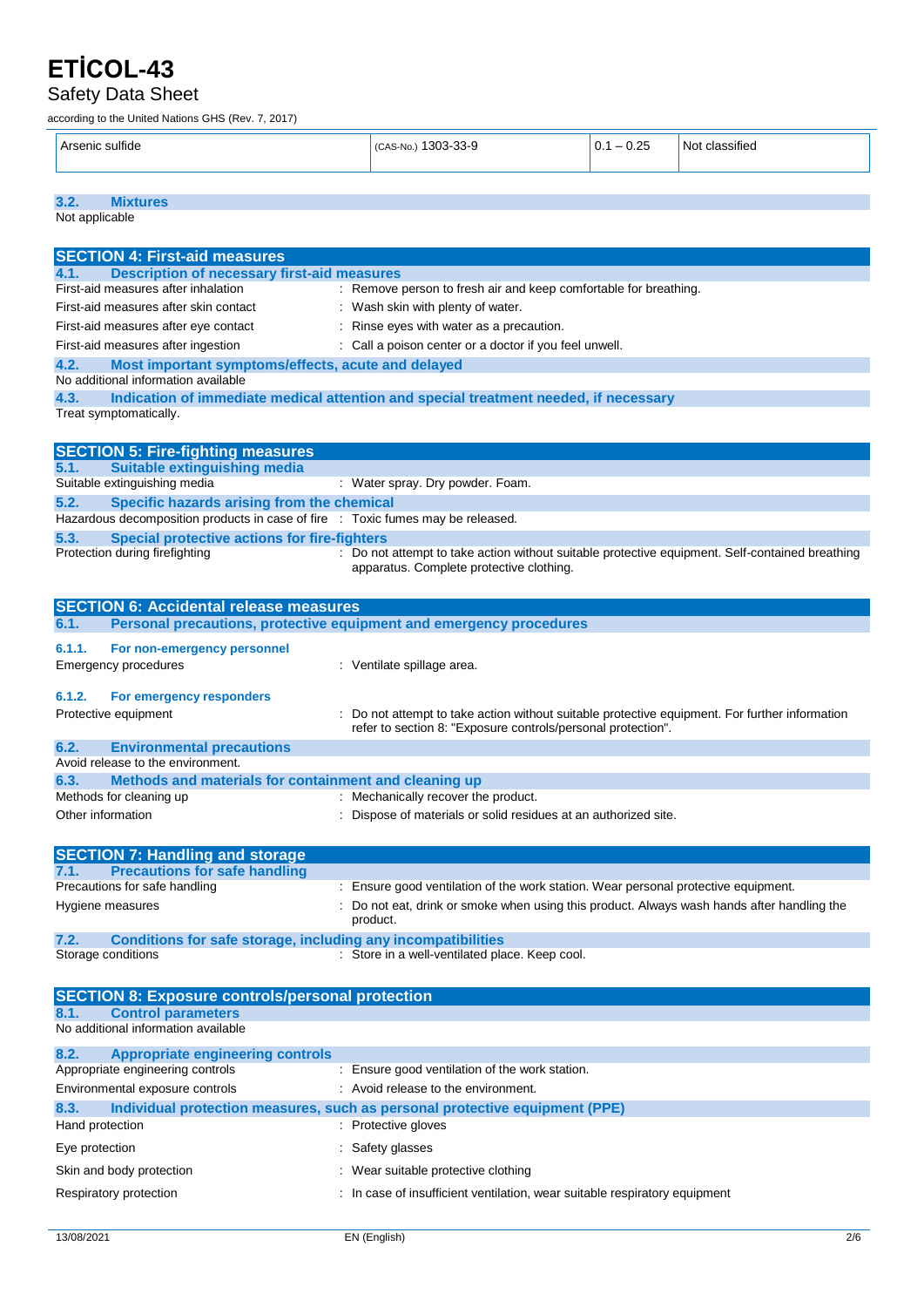#### Safety Data Sheet

according to the United Nations GHS (Rev. 7, 2017)

Personal protective equipment symbol(s)



#### **8.4. Exposure limit values for the other components** No additional information available

| <b>SECTION 9: Physical and chemical properties</b>                  |  |  |  |
|---------------------------------------------------------------------|--|--|--|
| <b>Basic physical and chemical properties</b>                       |  |  |  |
| Solid<br>÷                                                          |  |  |  |
| Light grey.                                                         |  |  |  |
| odourless.                                                          |  |  |  |
| Not available                                                       |  |  |  |
| Not available                                                       |  |  |  |
| Not applicable                                                      |  |  |  |
| Not available                                                       |  |  |  |
| Non flammable.                                                      |  |  |  |
| Not applicable                                                      |  |  |  |
| Not applicable                                                      |  |  |  |
| Not applicable                                                      |  |  |  |
| Not applicable                                                      |  |  |  |
| Not applicable                                                      |  |  |  |
| When heated above 105 C it looses its hydrate water                 |  |  |  |
| Not available                                                       |  |  |  |
| Not available                                                       |  |  |  |
| : Not applicable                                                    |  |  |  |
| : Not available                                                     |  |  |  |
| Not available                                                       |  |  |  |
| Not available                                                       |  |  |  |
| Not available                                                       |  |  |  |
| Not available                                                       |  |  |  |
| Not applicable                                                      |  |  |  |
| Water: Low solubility                                               |  |  |  |
| Not available                                                       |  |  |  |
| Not available                                                       |  |  |  |
| Not available                                                       |  |  |  |
| Not available                                                       |  |  |  |
| : Not available                                                     |  |  |  |
| Data relevant with regard to physical hazard classes (supplemental) |  |  |  |
|                                                                     |  |  |  |

No additional information available

| <b>SECTION 10: Stability and reactivity</b>                                        |  |  |  |
|------------------------------------------------------------------------------------|--|--|--|
| <b>Reactivity</b><br>10.1.                                                         |  |  |  |
| The product is non-reactive under normal conditions of use, storage and transport. |  |  |  |
| 10.2.<br><b>Chemical stability</b>                                                 |  |  |  |
| Stable under normal conditions.                                                    |  |  |  |
| <b>Possibility of hazardous reactions</b><br>10.3.                                 |  |  |  |
| No dangerous reactions known under normal conditions of use.                       |  |  |  |
| <b>Conditions to avoid</b><br>10.4.                                                |  |  |  |
| None under recommended storage and handling conditions (see section 7).            |  |  |  |
| <b>Incompatible materials</b><br>10.5.                                             |  |  |  |
| No additional information available                                                |  |  |  |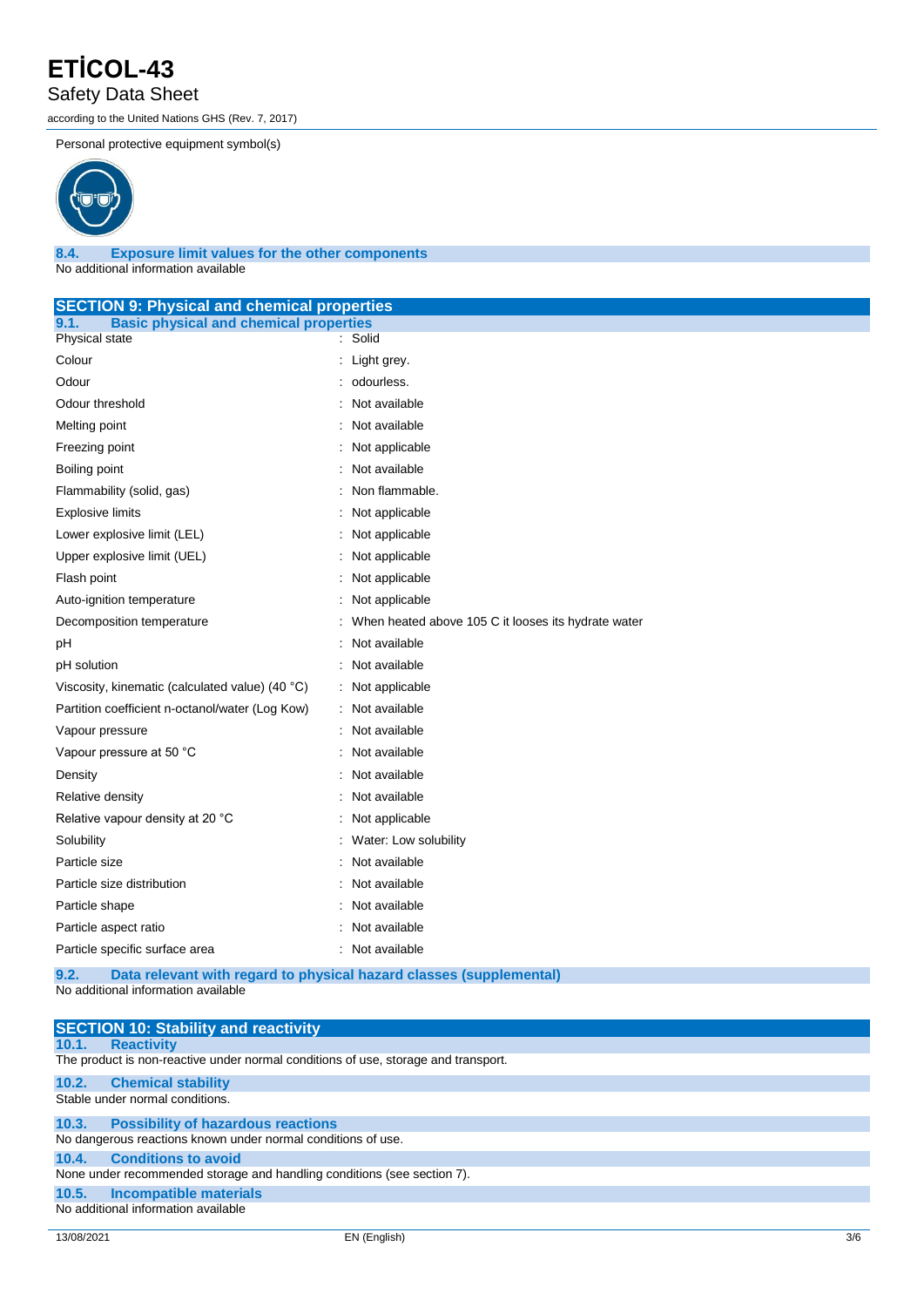### Safety Data Sheet

according to the United Nations GHS (Rev. 7, 2017)

#### **10.6. Hazardous decomposition products**

Under normal conditions of storage and use, hazardous decomposition products should not be produced.

| <b>SECTION 11: Toxicological information</b>         |                     |
|------------------------------------------------------|---------------------|
| <b>Information on toxicological effects</b><br>11.1. |                     |
| Acute toxicity (oral)                                | : Not classified    |
| Acute toxicity (dermal)                              | : Not classified    |
|                                                      |                     |
| Acute toxicity (inhalation)                          | : Not classified    |
|                                                      |                     |
|                                                      |                     |
| Skin corrosion/irritation                            | Not classified      |
| Serious eye damage/irritation                        | Not classified      |
| Respiratory or skin sensitisation                    | Not classified      |
| Germ cell mutagenicity                               | Not classified      |
| Carcinogenicity                                      | Not classified      |
|                                                      |                     |
| Reproductive toxicity                                | Not classified      |
| STOT-single exposure                                 | : Not classified    |
| STOT-repeated exposure                               | : Not classified    |
| Aspiration hazard                                    | Not classified<br>÷ |
|                                                      |                     |
| ETİCOL-43 (1318-33-8)                                |                     |
| Viscosity, kinematic                                 | Not applicable      |

| <b>SECTION 12: Ecological information</b>                                     |                                                                                                                            |
|-------------------------------------------------------------------------------|----------------------------------------------------------------------------------------------------------------------------|
| 12.1.<br><b>Toxicity</b>                                                      |                                                                                                                            |
| Ecology - general                                                             | : The product is not considered harmful to aquatic organisms nor to cause long-term adverse<br>effects in the environment. |
| Hazardous to the aquatic environment, short-term : Not classified<br>(acute)  |                                                                                                                            |
| Hazardous to the aquatic environment, long-term : Not classified<br>(chronic) |                                                                                                                            |

| <b>Persistence and degradability</b><br>12.2. |                                                                                                                                       |
|-----------------------------------------------|---------------------------------------------------------------------------------------------------------------------------------------|
| ETİCOL-43 (1318-33-8)                         |                                                                                                                                       |
| Persistence and degradability                 | Boron is naturally occurring and ubiquitous in the environment.                                                                       |
| 12.3.<br><b>Bioaccumulative potential</b>     |                                                                                                                                       |
| ETİCOL-43 (1318-33-8)                         |                                                                                                                                       |
| Bioaccumulative potential                     | Boron is a naturally occurring element. Boron does not accumulate up the food chain. It is not<br>expected to bioconcentrate in fish. |
| 12.4.<br><b>Mobility in soil</b>              |                                                                                                                                       |
| ETİCOL-43 (1318-33-8)                         |                                                                                                                                       |
| Mobility in soil                              | Colemanite is moderately soluble in water and will leach through the soil at very slow rate.                                          |
| <b>Other adverse effects</b><br>12.5.         |                                                                                                                                       |
| Ozone                                         | : Not classified                                                                                                                      |
| Other adverse effects                         | : No additional information available                                                                                                 |

| <b>SECTION 13: Disposal considerations</b> |                                                                                             |
|--------------------------------------------|---------------------------------------------------------------------------------------------|
| 13.1.<br><b>Disposal methods</b>           |                                                                                             |
| Waste treatment methods                    | Dispose of contents/container in accordance with licensed collector's sorting instructions. |

| <b>SECTION 14: Transport information</b> |              |     |
|------------------------------------------|--------------|-----|
| In accordance with IMDG / IATA / UN RTDG |              |     |
| 13/08/2021                               | EN (English) | 4/6 |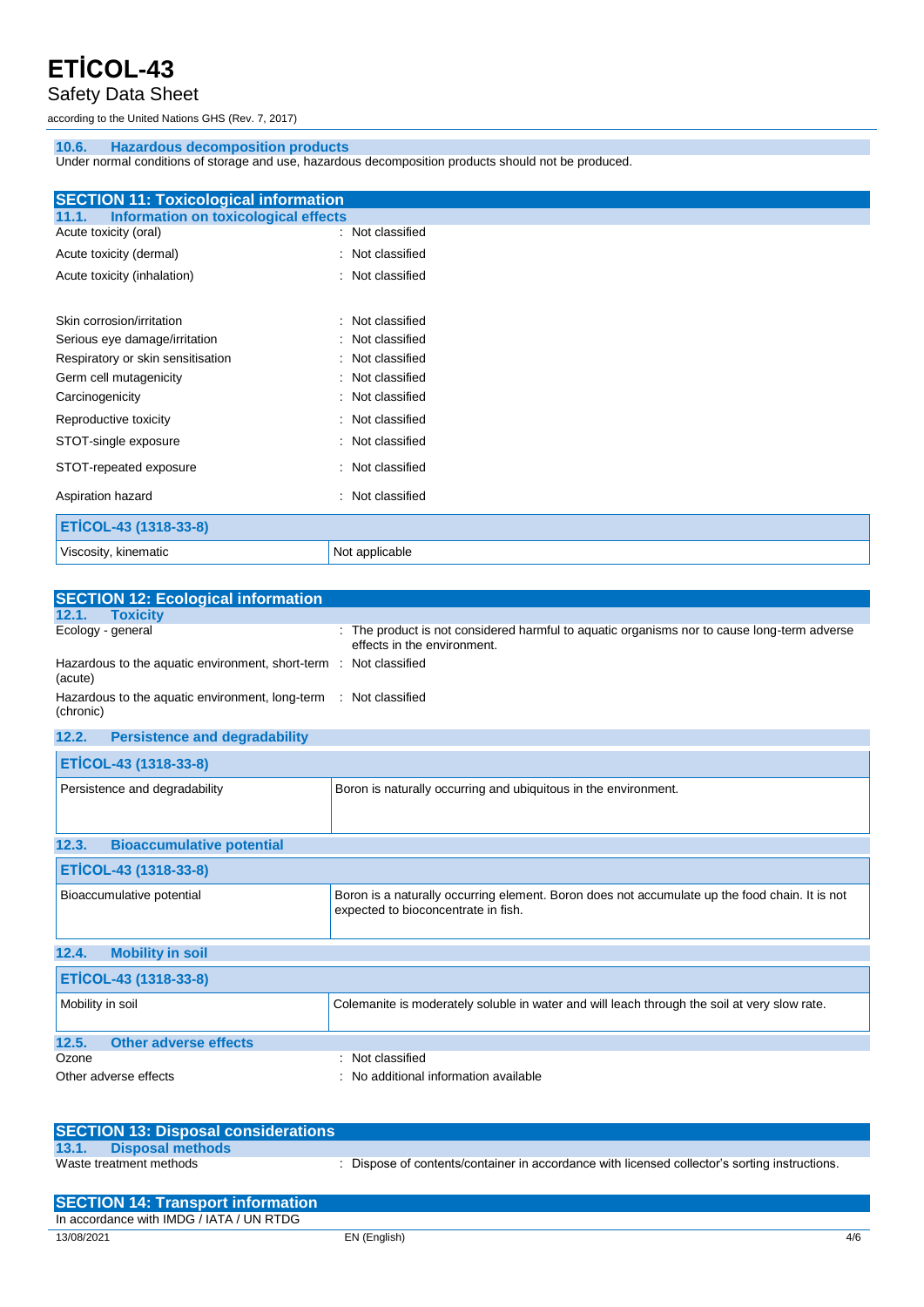#### Safety Data Sheet

according to the United Nations GHS (Rev. 7, 2017)

| <b>UN RTDG</b>                                                                                                                | <b>IMDG</b>                                                | <b>IATA</b>                       |  |  |
|-------------------------------------------------------------------------------------------------------------------------------|------------------------------------------------------------|-----------------------------------|--|--|
| 14.1.<br><b>UN number</b>                                                                                                     |                                                            |                                   |  |  |
| Not regulated for transport                                                                                                   |                                                            |                                   |  |  |
| 14.2.<br><b>UN Proper Shipping Name</b>                                                                                       |                                                            |                                   |  |  |
| Not applicable                                                                                                                | Not applicable                                             | Not applicable                    |  |  |
| <b>Transport hazard class(es)</b><br>14.3.                                                                                    |                                                            |                                   |  |  |
| Not applicable                                                                                                                | Not applicable                                             | Not applicable                    |  |  |
| Not applicable                                                                                                                | Not applicable                                             | Not applicable                    |  |  |
| 14.4.<br><b>Packing group</b>                                                                                                 |                                                            |                                   |  |  |
| Not applicable                                                                                                                | Not applicable                                             | Not applicable                    |  |  |
| 14.5.<br><b>Environmental hazards</b>                                                                                         |                                                            |                                   |  |  |
| Dangerous for the environment: No                                                                                             | Dangerous for the environment: No<br>Marine pollutant : No | Dangerous for the environment: No |  |  |
| No supplementary information available                                                                                        |                                                            |                                   |  |  |
| 14.6.<br><b>Special precautions for user</b>                                                                                  |                                                            |                                   |  |  |
| - UN RTDG<br>No data available<br>- IMDG<br>No data available<br>- IATA<br>No data available                                  |                                                            |                                   |  |  |
| 14.7.<br><b>Transport in bulk according to IMO instruments</b><br>Not applicable<br><b>SECTION 15: Regulatory information</b> |                                                            |                                   |  |  |
| Safety health and environmental requisions specific for the product in question<br>151                                        |                                                            |                                   |  |  |

**15.1. Safety, health and environmental regulations specific for the product in question** Regulatory reference : Listed on IECSC (Inventory of Existing Chemical Substances Produced or Imported in China) Listed on KECL/KECI (Korean Existing Chemicals Inventory) Listed on NZIoC (New Zealand Inventory of Chemicals) Listed on the AICS (Australian Inventory of Chemical Substances) Listed on the Canadian NDSL (Non-Domestic Substances List) Listed on the EEC inventory EINECS (European Inventory of Existing Commercial Chemical Substances) Listed on the United States TSCA (Toxic Substances Control Act) inventory.

| <b>SECTION 16: Other information</b> |                            |          |                                                                                                                        |
|--------------------------------------|----------------------------|----------|------------------------------------------------------------------------------------------------------------------------|
| Issue date<br><b>Revision date</b>   | 05/01/2018<br>: 03/04/2021 |          |                                                                                                                        |
| <b>Section</b>                       | <b>Changed item</b>        | Change   | <b>Comments</b>                                                                                                        |
|                                      |                            | Modified | This SDS has been compiled in accordance<br>with UN-GHS (Rev.6) (2015) for the first<br>time. (May, 2018; Rev. No: 00) |